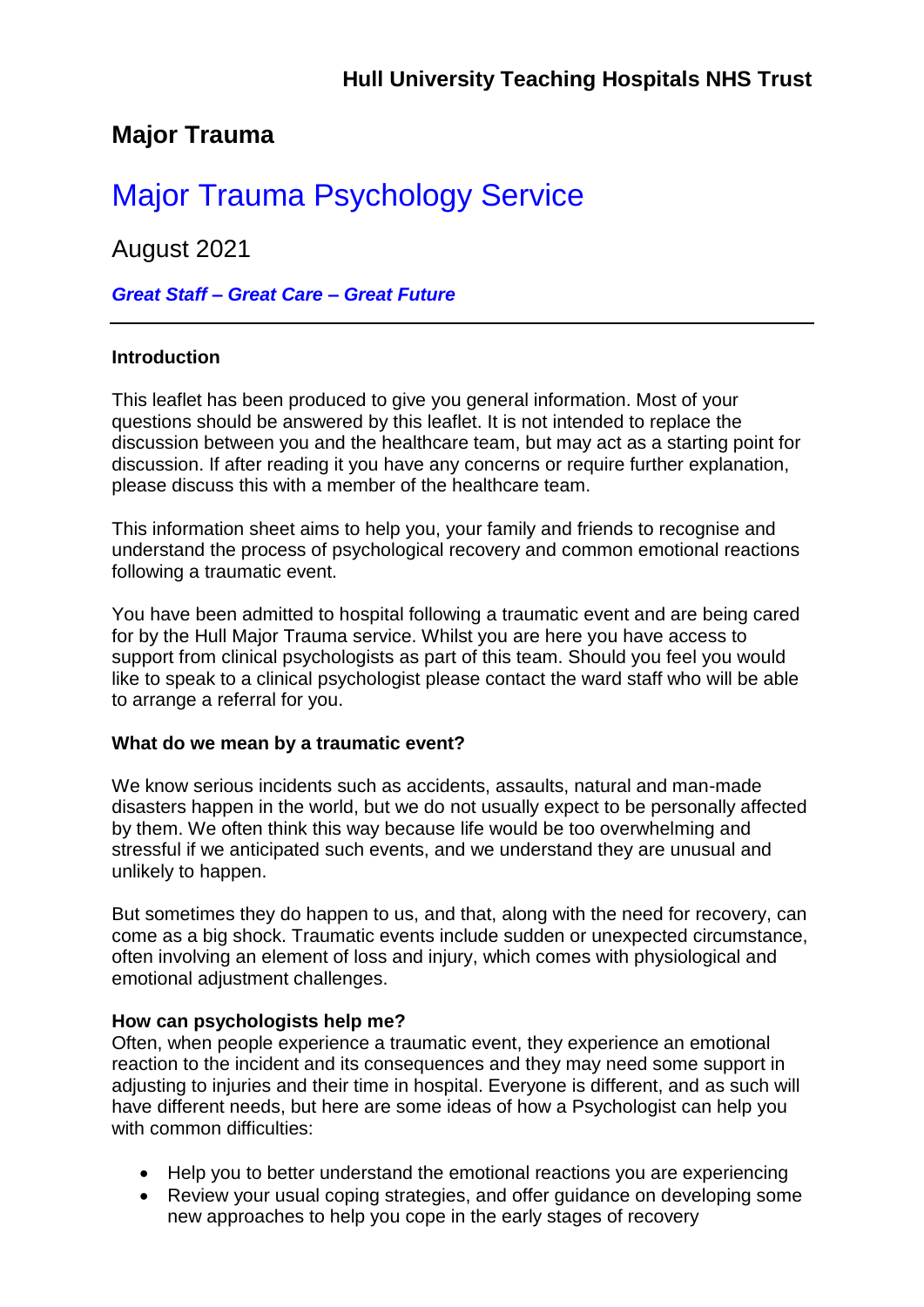- Provide a supportive space for you to discuss and explore thoughts, worries and beliefs that you have experienced as a result of you traumatic event
- Support you to discuss pre-existing psychological or mental health difficulties if you feel these are being impacted or worsened by your recent experience
- Support you with any distressing or unusual experiences you have had in hospital. This may include experiences related to medication, treatments or Intensive Care related symptoms
- Assess and understand any cognitive changes, such as difficulties in concentrating, thinking abilities and memory, particularly if your incident involved an injury to your head
- Work with your Multi-Disciplinary Team (MDT) to help them best understand your needs
- Assess your ongoing support needs and signpost you to local services for further support

### **Understanding the effects of traumatic events**

When we experience a traumatic event it is outside of our usual expectations about life. Therefore, we may experience unfamiliar feelings, thoughts and reactions that fluctuate or feel more extreme or different to normal. These are normal reactions to abnormal event; it is your body's response to shocking circumstances and how many of us process stress. It can feel strange, scary or like you're not yourself, but remember it's the circumstances that are strange, not you. There is no right or wrong way to react.



Common emotional and physiological responses include:

- **Hyperarousal:** feeling jumpy, panicky, or sensitive to particular sensations or sounds more than normal. This happens as your body is in a heightened state of arousal, paying more attention to your surroundings in an attempt to feel safe.
- **Re-experiencing:** You may experience dreams or flashbacks; in some cases you may see/hear/feel/smell the event again. It may feel very real at the time, like it is happening in the present moment, and these may come with no warning or seemingly no conscious control, making these experiences unpleasant and distressing at the time.
- **Thoughts:** You may find you become stuck on things you wouldn't normally think or experiencing "what if…" thoughts. Our minds can feel over active as we try to process the distressing events we have experienced.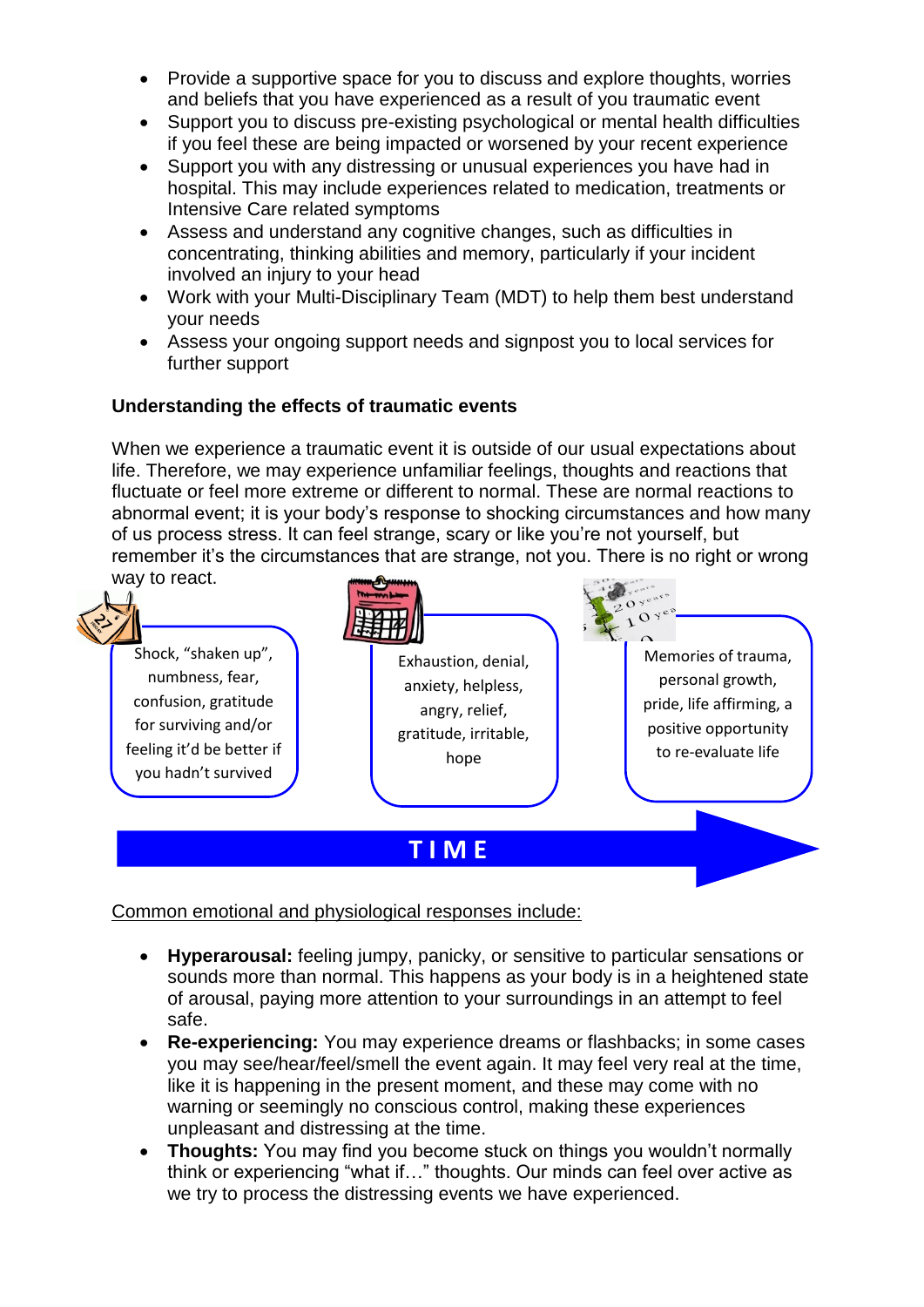- **Changes in mood:** You may find your emotions are more changeable or rawer than usual or that you experience lots of different emotions in a short space of time. Some people feel numb or find it difficult to work out how they feel.
- **Avoidance:** Sometimes people wish to avoid reminders of the event. They may prefer not to think or talk about it, want to be alone, or avoid places or situations that cause distress.
- **Depersonalisation:** It may feel like you are disconnected from the event. You may feel aware of the event but you feel numb or as though it did not happen to you, perhaps dream-like or as though you watched it happen in a film. Sometimes, people's stories can end up in the media which may exacerbate this feeling, as people read about themselves or their traumatic event through other people's accounts. This depersonalisation and numb feeling may be a way of slowly and gradually opening up and feeling the distress of the event.
- **Physical symptoms:** As your body is processing the event and your injuries, you may notice physical symptoms such as palpations (feeling your heart beating strongly in your chest), changes to breathing, poor sleep, nausea, headaches, poor concentration, tension or pain.

#### **How long might this last?**

In most cases these reactions are short-term and will pass after a few days or weeks as your body adjusts, processes the stressful event and recovers. However, sometimes these reactions can last longer depending on your circumstances and emotional response. Factors such as length of your hospital stay, contact with reminders of the event, or the significance or meaning of the event to you could impact on your reaction. This is also normal in the early stages of recovery.

#### **Delayed or longer-termed stress reaction**

Sometimes, the common responses identified above can last for longer. This is still quite usual, but you may want to seek further help if you find they are persisting for more than four weeks or if feel you need support in managing the intensity of these symptoms in the early weeks after discharge home.

You may find that your emotions and stress reactions begin to feel manageable whilst in hospital, but symptoms may re-remerge or become more overwhelming once you leave. This can be due to the changes you are experiencing that can make you feel less safe and certain, you may be re-exposed to triggers (such as driving after being in a road traffic collision), and likely will have new challenges to adjust to (e.g. returning to normal routines). Trauma symptoms at this stage are still resolvable, but can benefit from psychological input.

#### **What can I do to help?**

- **Remember your reaction is normal**.
- **Allow yourself the time** to process and accept what has happened. It is similar to other times of loss, you may need to grieve for the changes in your life and take time to heal.
- **Talk to people** about your experiences; simply sharing your feelings can help you process them and help your body calm. You may find it helpful in time to find out more about what has happened.
- **Rest and eat well**. This will have been a physically and emotionally exhausting experience, and you will benefit from taking time to rest and let your body get sufficient sleep, and maintain energy by having a good diet (this may be managed for you by the hospital staff).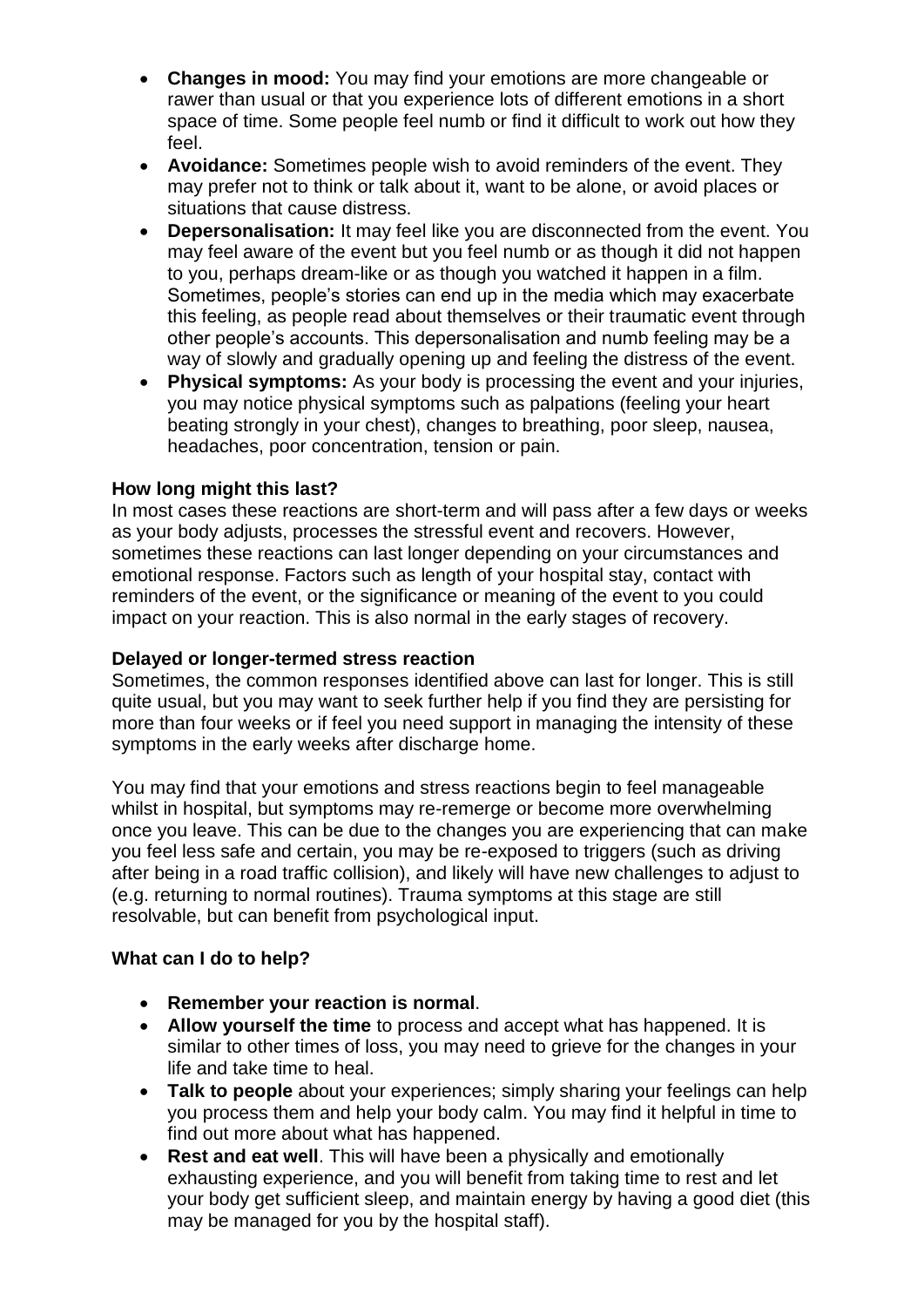- **Think about some activities that you usually enjoy** and return to these when possible. If this is not possible whilst you're in hospital perhaps you could try something new or plan these positive events for your recovery. Some people also find having a structure or routine around them helpful.
- **Allow yourself to feel** this range of emotions and think it over. Do not worry about crying or if you are struggling to make sense of it all to begin with.
- **Seek help and ask for support**, either from the staff here or from your doctor if you are worried about your symptoms and experiences.
- When we feel high moments of distress **try grounding yourself to the present moment**. A simple technique for doing this is the 54321 method: thinking of 5 things you can see, 4 things you can hear, 3 things you can feel, 2 things you can smell, and take 1 deep breath.
- **Welcome relaxation**, try spending 2 minutes taking some slow deep breaths, and try visualising somewhere that makes you feel calm and comfortable. This helps our bodies feel safe and relaxed so that our energy can go towards healing our physical injuries.

#### **Things that are best avoided**

- **Try not to distract yourself** from thinking about it, for example by being very active, taking on too much or going back to work very quickly. This again may prevent you from processing what has happened; instead take some time to help you come to terms with any changes.
- **Avoid alcohol and manage medication well**. Other ways people may try to distract themselves is by using alcohol or medication to "numb the pain" and avoid thinking about the traumatic event. Your brain is needing to process the traumatic event, and a high level of distraction or avoidance can disrupt this process.
- **Do not bottle up your emotions**. We are sometimes taught to manage our emotions and not "let it all out", but emotions are a physiological natural response to circumstances around you. Allowing ourselves to feel and express them can help give us a sense of relief.

#### **Accessing support after you leave hospital**

Your local Improving Access to Psychological Therapies (IAPT) NHS Service can continue to help you should you feel you would benefit from some emotional wellbeing support. These services offer support to people with common mental health difficulties, such as anxiety, depression, stress and some types of trauma.

The support they provide ranges from guidance on self-help material, psychoeducational groups, and more individual one-to-one sessions either over the phone or in person.

You can gain access to this support through your doctor, or you can easily refer yourself by phoning them directly. To find out how, you can search online for your local service. Below are the contact details for some of the local services: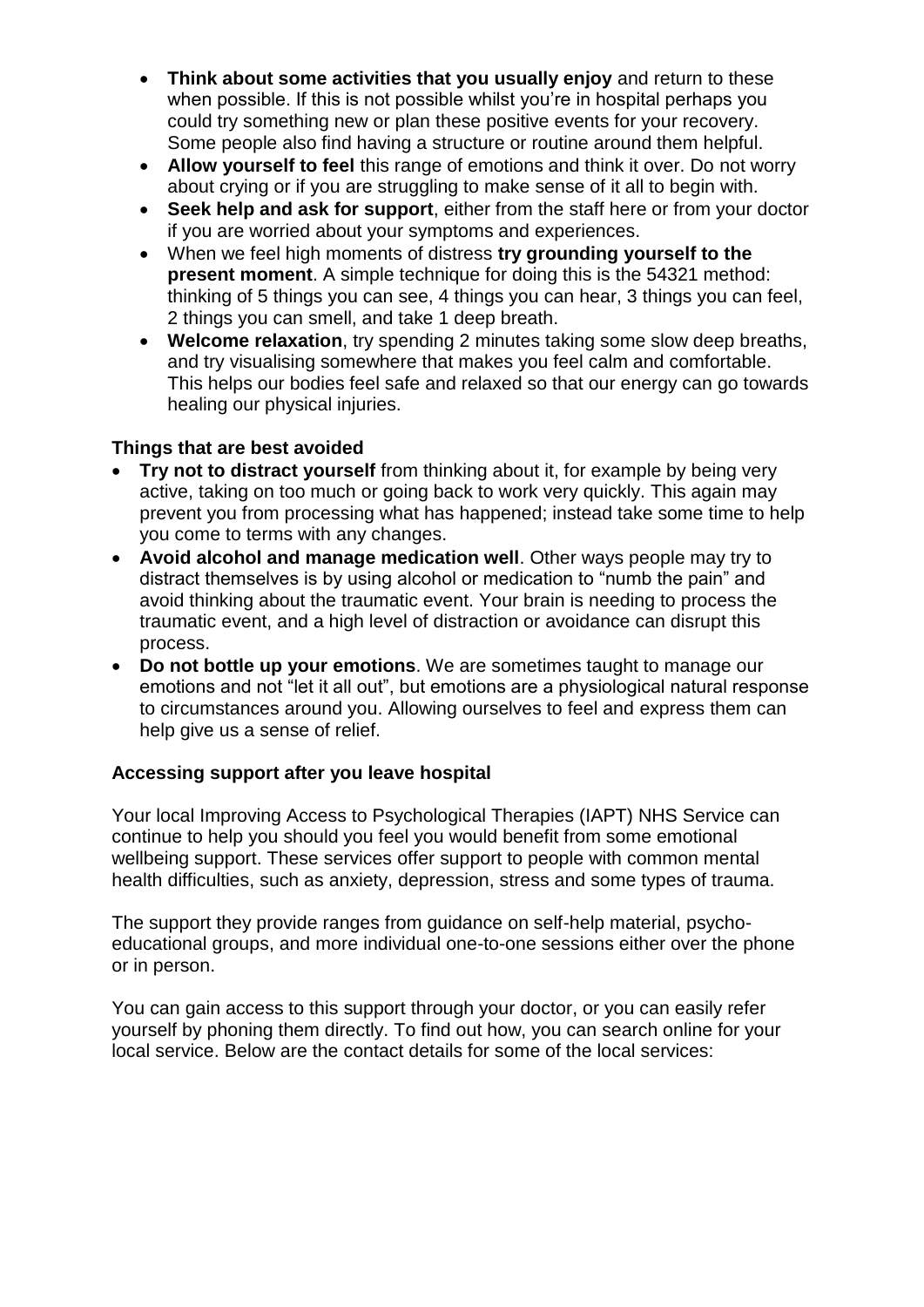| <b>NHS IAPT</b><br><b>Service</b>                                            | Region                                                                                          | <b>Contact details</b>                                                                                                                                       |
|------------------------------------------------------------------------------|-------------------------------------------------------------------------------------------------|--------------------------------------------------------------------------------------------------------------------------------------------------------------|
| <b>Let's Talk</b>                                                            | Hull                                                                                            | www.letstalkhull.co.uk<br>01482 247111                                                                                                                       |
| <b>East Riding</b><br><b>Emotional</b><br><b>Wellbeing</b><br><b>Service</b> | <b>East Riding of</b><br><b>Yorkshire</b>                                                       | www.humberews.co.uk/eastriding<br>01482 335451 or text TALK to 60163                                                                                         |
| <b>Open Minds</b>                                                            | <b>North East</b><br><b>Lincolnshire</b><br>Grimsby<br><b>Cleethorpes</b>                       | www.navigocare.co.uk<br>Email: NAV.OpenMinds@nhs.net<br>Open Minds Grimsby-01472 625100<br>Open Minds Cleethorpes- 01472 252760                              |
| <b>Talking Sense</b>                                                         | <b>North Lincolnshire</b><br><b>Scunthorpe</b><br><b>Doncaster</b>                              | https://iapt.rdash.nhs.uk/how-we-can-help/the-<br>talking-shop/<br>Talking Shop Scunthorpe - 01724 867297<br>Talking Shop Doncaster - 01302<br>565650/565556 |
| <b>Steps 2 Change</b>                                                        | <b>Lincolnshire</b>                                                                             | www.lpft.nhs.uk/steps2change<br>0303 123 4000                                                                                                                |
| <b>North Yorkshire</b><br><b>IAPT</b>                                        | <b>North Yorkshire</b><br>Harrogate<br><b>Northallerton</b><br>Whitby, Scarborough &<br>Ryedale | https://northyorkshireiapt.co.uk/<br>Harrogate 01423 852137/852062<br>Northallerton 01609 768890<br>Whitby, Scarborough and Ryedale 01947<br>899270          |
| <b>York and Selby</b><br><b>IAPT</b>                                         | <b>York and Selby</b>                                                                           | https://yorkandselbyiapt.co.uk/<br>Email: TEWV.iaptyorkselby@nhs.net<br>01904 556840                                                                         |

#### **Urgent Mental Health Support**

If you require urgent mental health support to keep yourself or others safe, you can access this by calling the following services in your local area, or by calling 999 or attending your nearest Emergency department.

| <b>Crisis Service</b>                                                                                                                     | Region                                                                                                    | <b>Contact details</b>                                                                                                                                                         |
|-------------------------------------------------------------------------------------------------------------------------------------------|-----------------------------------------------------------------------------------------------------------|--------------------------------------------------------------------------------------------------------------------------------------------------------------------------------|
| <b>Mental Health Response</b><br><b>Service (Humber Teaching</b><br><b>NHS Foundation Trust)</b>                                          | <b>Hull and East</b><br><b>Riding of</b><br><b>Yorkshire</b>                                              | 0800 138 0990<br>https://www.humber.nhs.uk/services/MHRS<br>Available 24 hours a day, 7 days a week                                                                            |
| <b>NAVIGO Crisis Team</b>                                                                                                                 | <b>North East</b><br><b>Lincolnshire</b>                                                                  | 01472 256256 (option 3 for mental health)<br>https://www.navigocare.co.uk/am-i-in-crisis/<br>Available 24 hours a day, 7 days a week                                           |
| <b>North Lincolnshire Access</b><br><b>Team (RDaSH NHS</b><br><b>Foundation Trust)</b>                                                    | <b>North</b><br><b>Lincolnshire</b>                                                                       | 01724 382015<br>https://www.rdash.nhs.uk/services/our-<br>services/adult-mental-health-services/adult-<br>community-mental-health-services/north-<br>lincolnshire-access-team/ |
| <b>Lincolnshire Crisis</b><br><b>Resolution and Home</b><br><b>Treatment</b><br>(Lincolnshire Partnership<br><b>NHS Foundation Trust)</b> | <b>Lincolnshire</b><br>Lincoln, Louth,<br>Boston/Skegness/<br>Spalding,<br>Grantham/Sleaford<br>/Stamford | 0800 001 4331<br>https://www.lpft.nhs.uk/our-<br>services/adults/crisis-resolution-and-home-<br>treatment<br>Available 24 hours a day, 7 days a week                           |
| <b>Crisis Resolution and</b><br><b>Intensive Home Treatment</b><br>(CHRT), Urgent Care<br><b>Services</b><br><b>(TEWV NHS Trust)</b>      | <b>North Yorkshire</b>                                                                                    | 0800 0516 171<br>https://www.tewv.nhs.uk/services/crisis-and-<br>intensive-home-treatment-team/<br>Available 24 hours a day, 7 days a week                                     |